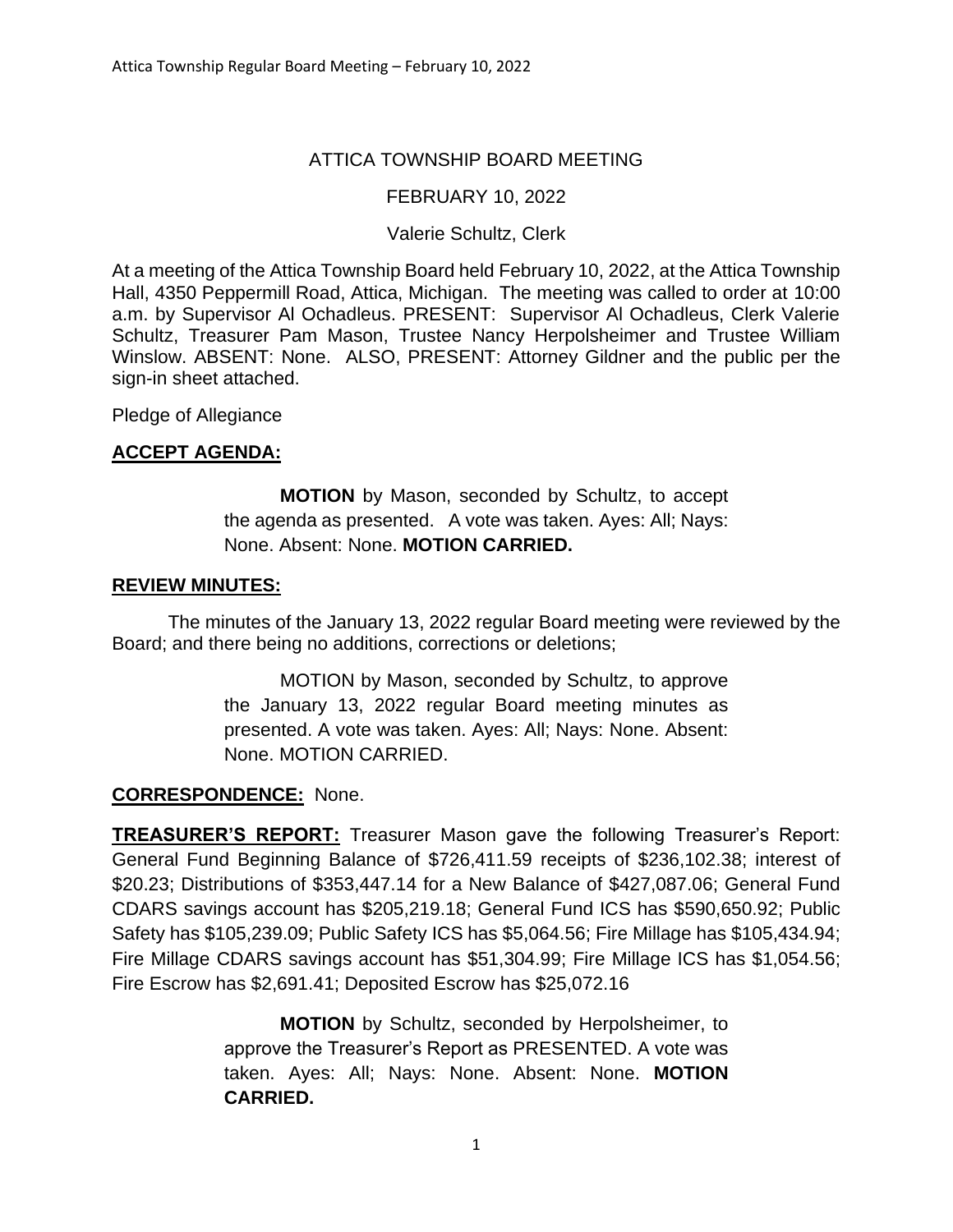## **POLICE REPORT:**

Supervisor Ochadleus gave the following police report: there were 74 calls received in the month of January, with 48 of the calls handled by the Township police.

## **PUBLIC TIME:** None.

## **OLD BUSINESS:** None.

## **1. Resolution to approve Attica Township Master Plan:**

**MOTION** by Herpolsheimer, seconded by Mason, to adopt the Attica Township Master Plan Update including all maps and documents and hereby authorizes the submission of copies of the plan as adopted to the surrounding municipalities as required by the Michigan Planning Enabling Act. A roll call vote was taken. Schultz: Aye; Mason: Aye; Ochadleus: Aye; Winslow: Aye and Herpolsheimer: Aye. Ayes: All; Nays: None. Absent: None. **MOTION CARRIED.**

#### **NEW BUSINESS:**

## **1. Discuss Fire Millage for new equipment:**

Supervisor Ochadleus informed the Board that the cost to purchase new fire equipment has more than doubled and that by putting a millage on the November ballot there would be enough money in five years to purchase a new fire truck. Attorney Gildner suggested that a special assessment could be created rather than putting a millage on the ballot.

## **2. Resolution to Oppose Incorporation as a Charter Township**

**MOTION** by Mason, seconded by Winslow, that the Attica Township Board does declare its intent not to incorporate as a charter township. A roll call vote was taken. Ochadleus: Aye; Herpolsheimer: Aye; Mason: Aye; Schultz: Aye and Winslow: Aye. Ayes: All; Nays: None. Absent: None. **MOTION CARRIED.**

# **3. Resolution to Adopt the Lapeer County Hazard Mitigation Plan Update:**

**MOTION** by Schultz, seconded by Herpolsheimer, to adopt the Lapeer County Hazard Mitigation Plan Update. A roll call vote was taken. Ochadleus: Aye; Winslow: Aye;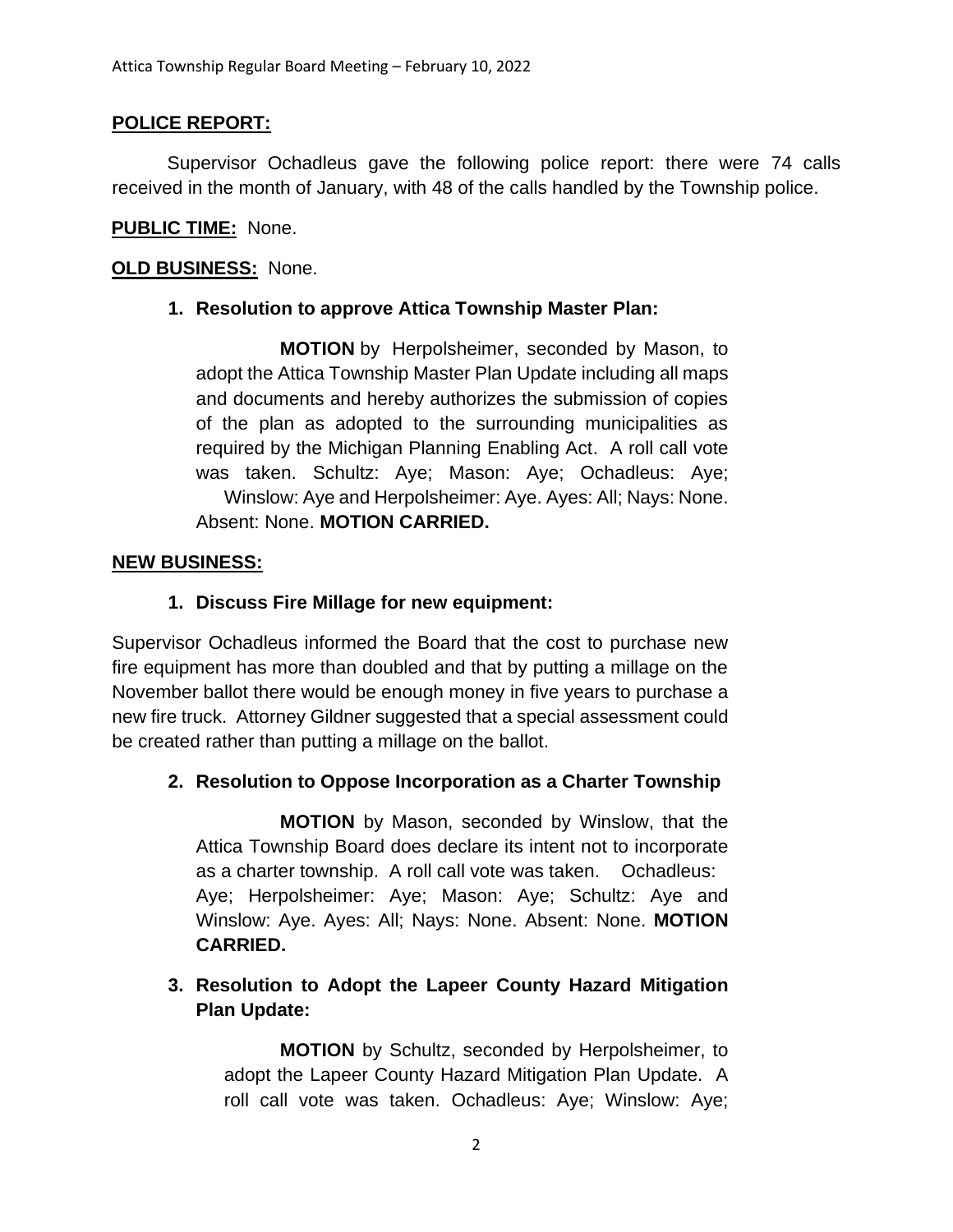Mason: Aye; Herpolsheimer: Aye and Schultz: Aye. Ayes: All; Nays: None. Absent: None. **MOTION CARRIED.**

#### **COMMITTEE REPORTS:**

- 1. FIRE: None.
- 2. PARK: None.
- 3. PLANNING BOARD: Zoning Administrator Lemons reported:
	- a. Bazco Holdings, LLC. Has submitted the Special Land Use and Site Plan for the proposed truck stop at Newark and Lake Pleasant
	- b. There will be a Public Hearing to amend 4.66, Medical Marijuana

#### 4. ATTORNEY REPORT:

- a. Attorney Gildner reported that Attorney General Nessel gave an opinion that although virtual meetings are no longer permitted, under the Americans with Disabilities Act, certain individuals could be entitled to attend meetings virtually.
- 5. AMBULANCE: None.
- 6. COMMISSIONER'S REPORT: None.
- 7. BOARD: None.
- 8. PUBLIC TIME: Tony Cariuty, 1761 Winslow Road, discussed spending the American Rescue Plan Act funds and the electric speed signs along Lake Pleasant Road.

#### **REVIEWING AND PAYING BILLS:**

The bills were reviewed by the Board for the General Fund for the amount of \$291,110.41 (check #22847 through check #22912); the Fire Fund for the amount of \$9,921.21 (check #6241 through check #6262); the Public Safety Fund for the amount of \$21,130.32(check #1289). For a total of \$322,161.94. There being no further questions:

> **MOTION** by Schultz, seconded by Mason, to approve the bills as presented in the amount of \$322,161.94. A roll call vote was taken. Schultz: Aye; Mason: Aye; Winslow: Aye; Herpolsheimer: Aye and Ochadleus: Aye. Ayes: All; Nays: None. Absent: None. **MOTION CARRIED.**